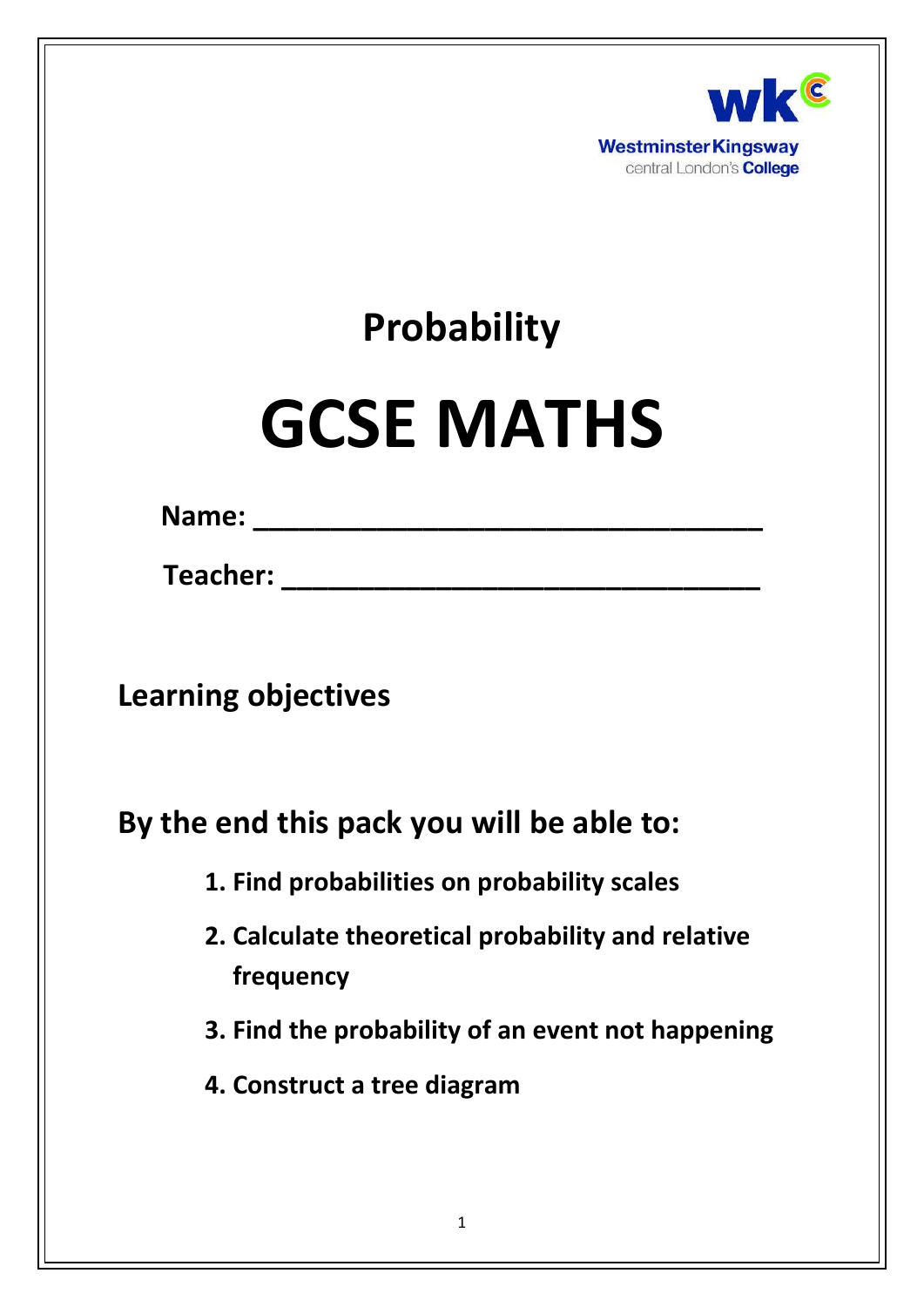## **Probability Scales**

**Q1.**

Here is a fair 6-sided spinner.



Ryan is going to spin the spinner once.

(a) Which colour is the spinner most likely to land on?

| (b) | Choose the word that best describes the probability that the spinner will land on white.<br>unlikely<br>impossible<br>likely<br>certain<br>evens | (1) |
|-----|--------------------------------------------------------------------------------------------------------------------------------------------------|-----|
|     |                                                                                                                                                  | (1) |
| (c) | Choose the word that best describes the probability that the spinner will land on green.                                                         |     |
|     | impossible<br>unlikely<br>likely<br>certain<br>evens                                                                                             |     |
|     |                                                                                                                                                  |     |
|     |                                                                                                                                                  |     |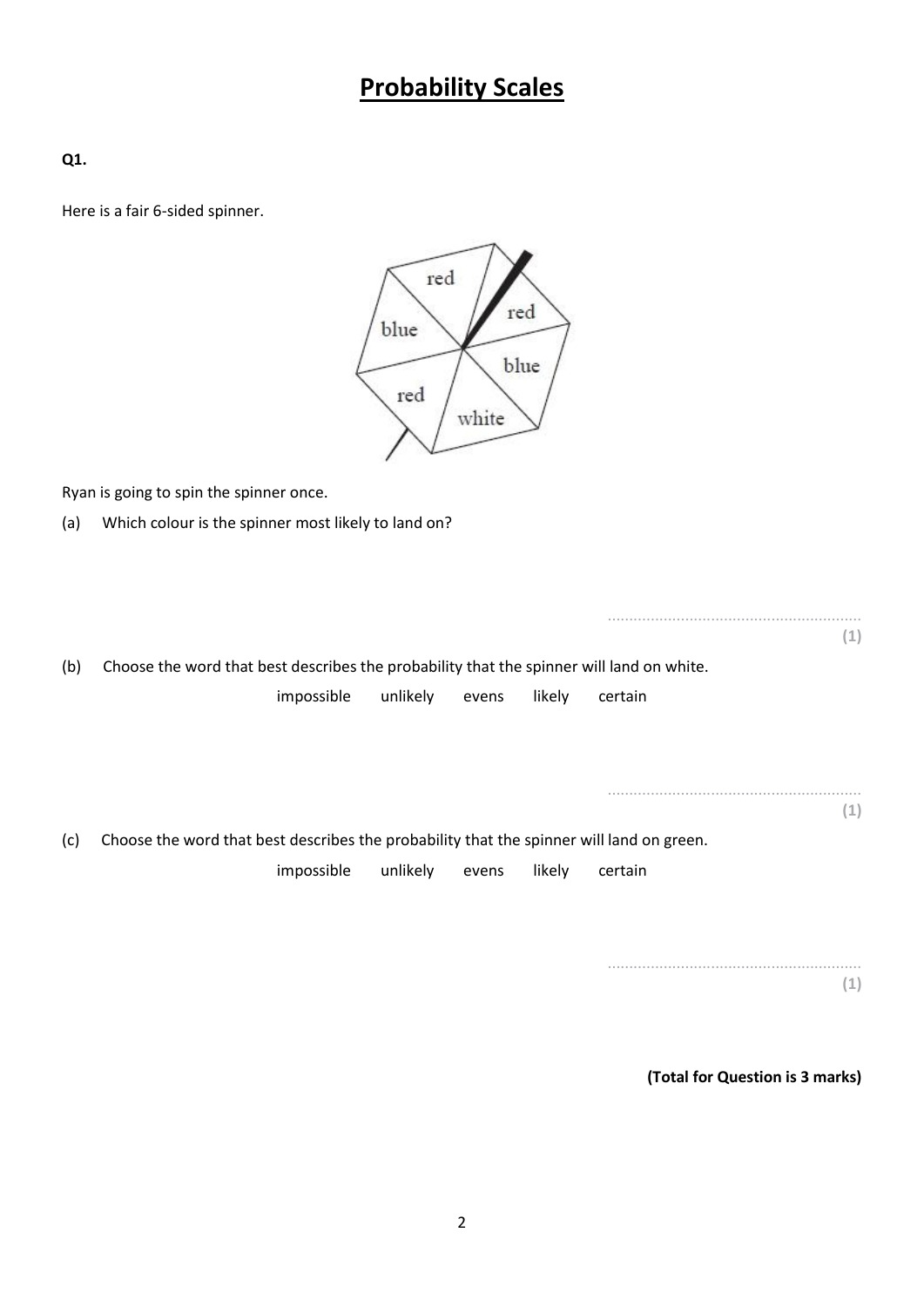#### **Q2.**

Liam throws a fair coin once.

(a) On the probability scale below, mark with a cross (×) the probability that he gets a head.

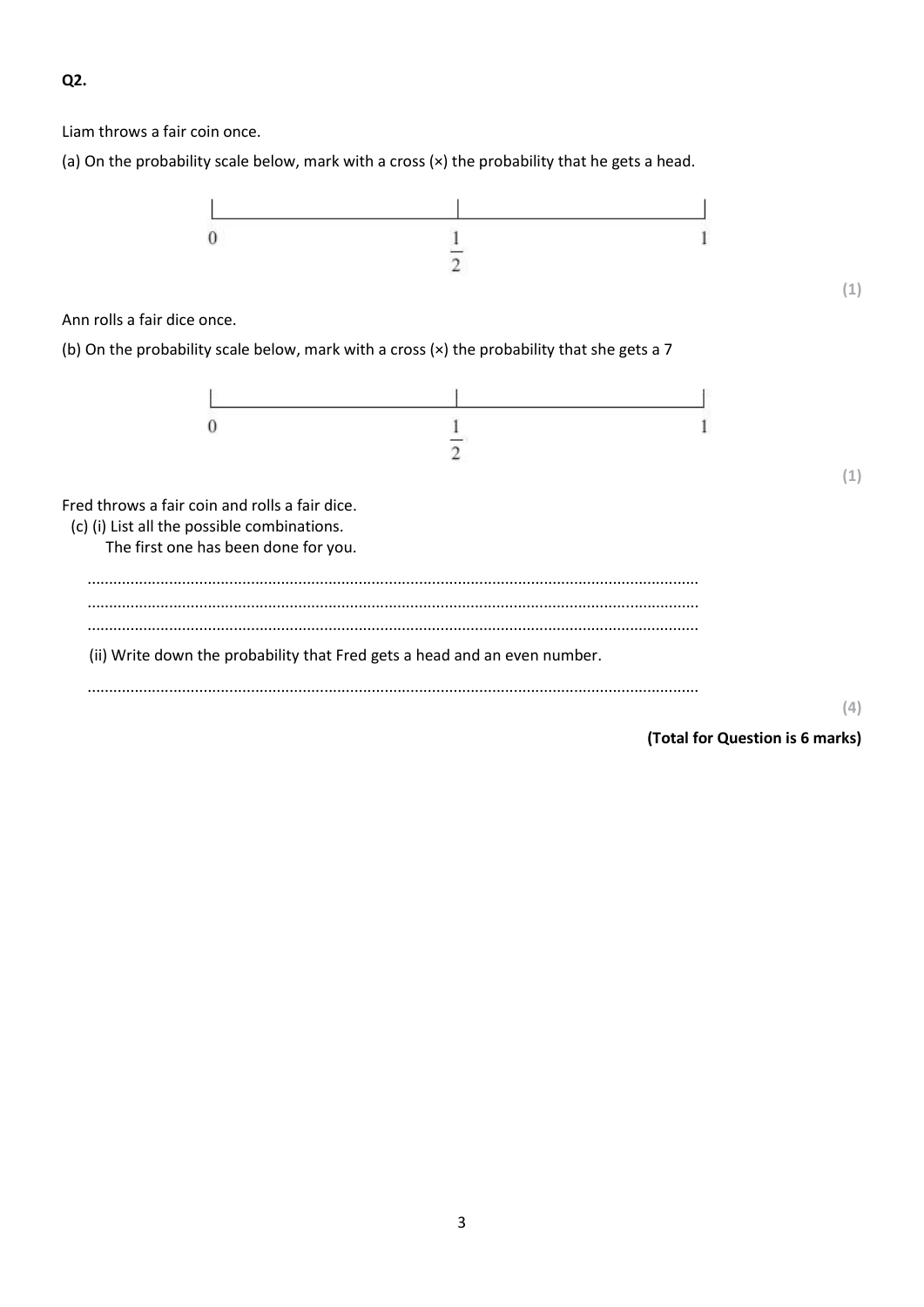**Q3.**

|      | impossible<br>likely<br>unlikely<br>certain<br>evens                                          |     |
|------|-----------------------------------------------------------------------------------------------|-----|
| (a)  | Use a word from the box which best describes the probability of each of the following events. |     |
| (i)  | When you throw an ordinary coin you get a tail.                                               |     |
|      |                                                                                               |     |
| (ii) | When you throw an ordinary dice you get a number less than 7                                  |     |
|      |                                                                                               |     |
|      |                                                                                               | (2) |
|      | Bill has some counters in a bag.                                                              |     |
|      | 3 of the counters are red.                                                                    |     |
|      | 7 of the counters are blue.                                                                   |     |
|      | The rest of the counters are yellow.                                                          |     |
|      | Bill takes at random a counter from the bag.                                                  |     |
|      |                                                                                               |     |

The probability that he takes a yellow counter is  $\overline{7}$ 

(b) How many yellow counters are in the bag before Bill takes a counter?

...........................................................

**(2)**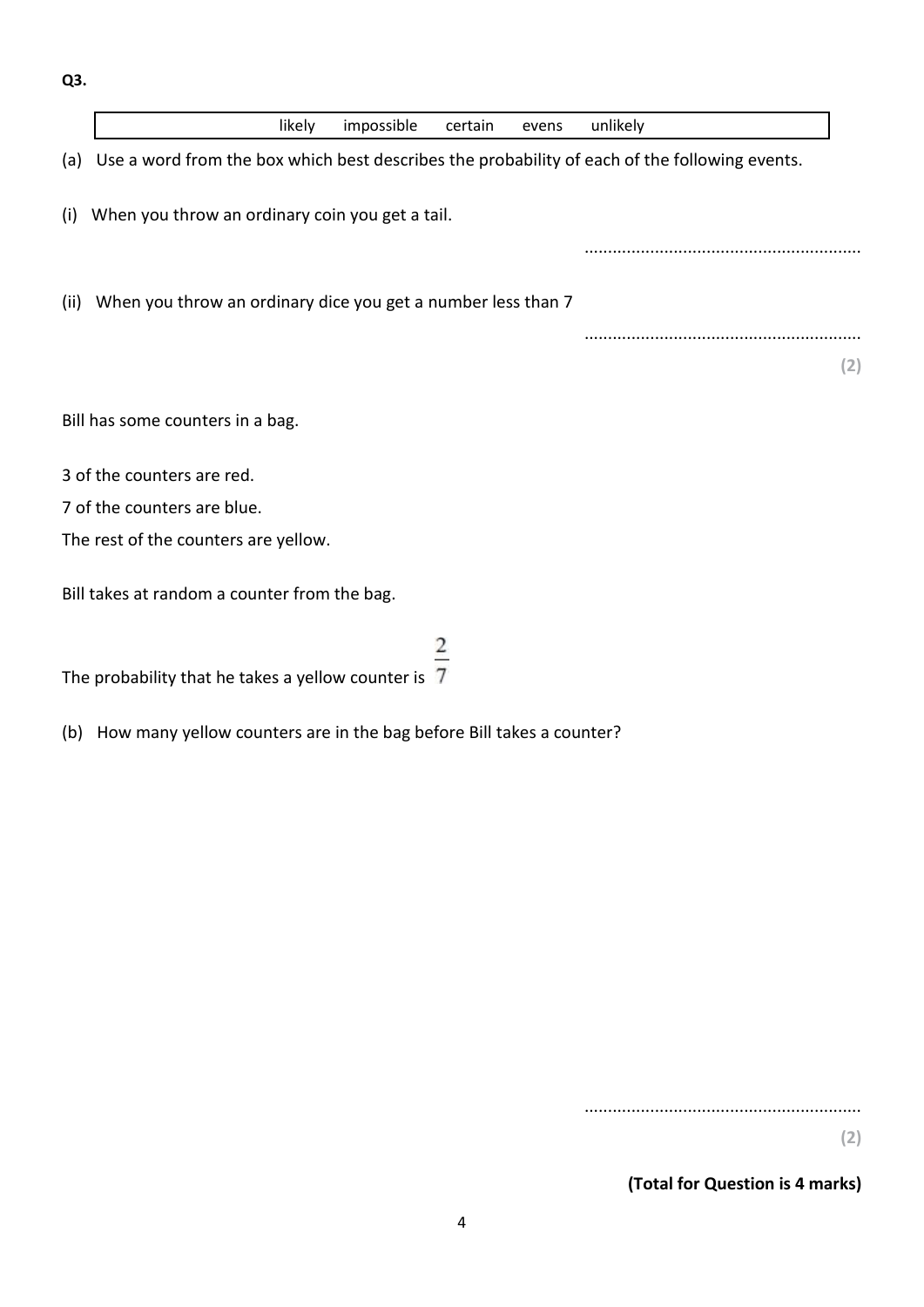#### **Q4.**

(a) The probability scale shows the probability that a spinner will land on red. It also shows the probability that the spinner will land on blue.



(b) There are 3 white counters and 4 black counters in a box.



Jenny is going to take at random a counter from the box. (i) Write down the probability that Jenny will take a black counter.

.............................................................................................................................................. (ii) Write down the probability that Jenny will take a yellow counter.

..............................................................................................................................................

**(2)**

**(1)**

**(Total for Question is 3 marks)**

**Q5.**

Sue has a bag of 18 sweets.

- 5 of the sweets are blue
- 7 of the sweets are red
- 6 of the sweets are green

Sue takes at random a sweet from the bag.

Write down the probability that Sue

| (i) takes a red sweet,            |  |  |
|-----------------------------------|--|--|
| (ii) does not take a green sweet, |  |  |
| (iii) takes a yellow sweet.       |  |  |
|                                   |  |  |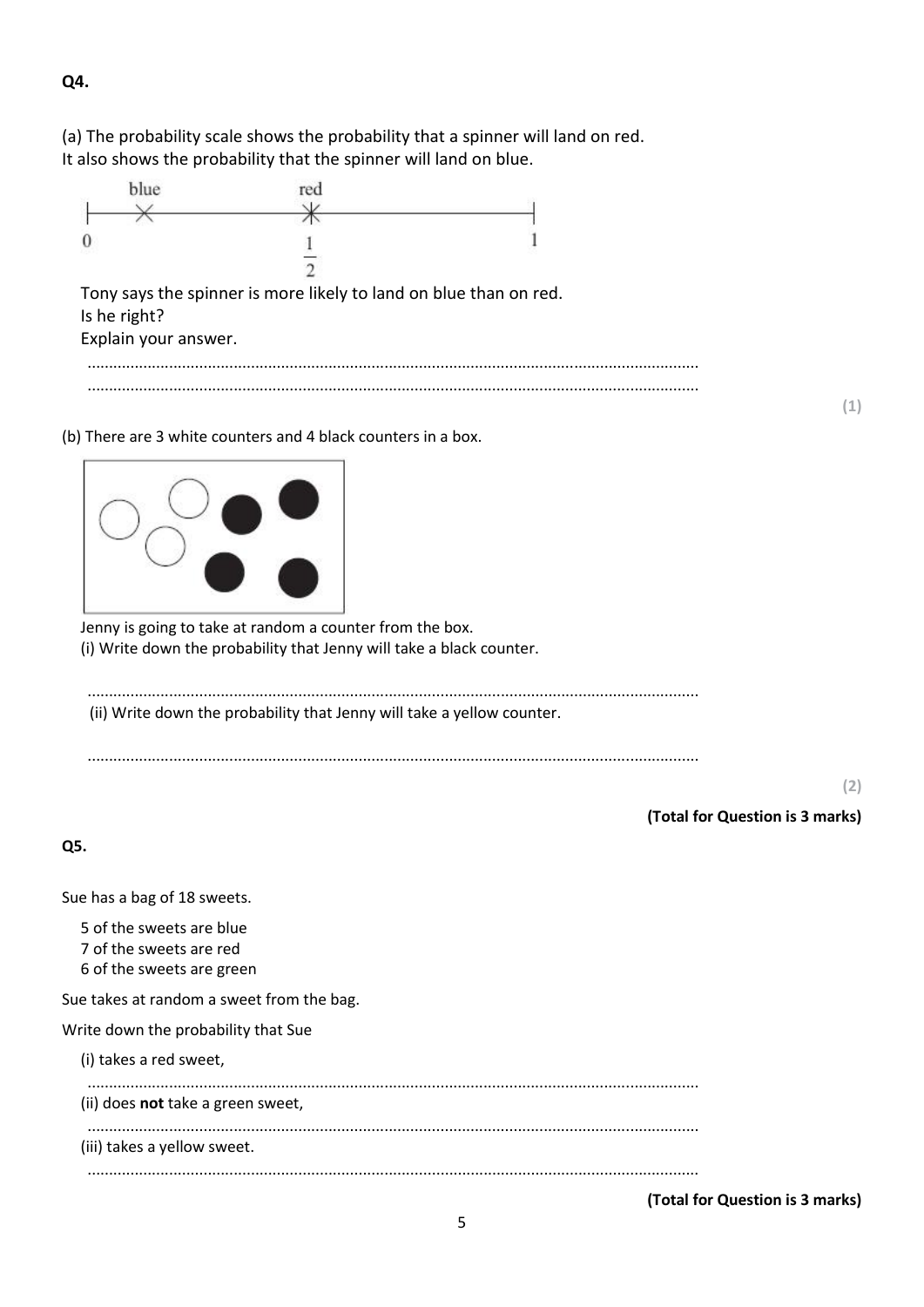#### Q6.

Margaret is going to have a meal. She can choose one starter and one main course.

|                | Menu               |  |
|----------------|--------------------|--|
| <b>Starter</b> | <b>Main course</b> |  |
| Pate           | Beef               |  |
| Melon          | Salmon             |  |
| Ham            | Lasagne            |  |

Write down all the possible combinations Margaret can choose.

(Total for Question is 2 marks)

Q7.

Valentina is going to have a meal.

She can choose one starter and one main course from the menu.

| Menu           |                    |  |  |  |  |
|----------------|--------------------|--|--|--|--|
| <b>Starter</b> | <b>Main</b> course |  |  |  |  |
| Soup           | Beef               |  |  |  |  |
| Prawns         | Tuna               |  |  |  |  |
| Mushrooms      | Vegetarian         |  |  |  |  |

Write down all the possible combinations Valentina can choose.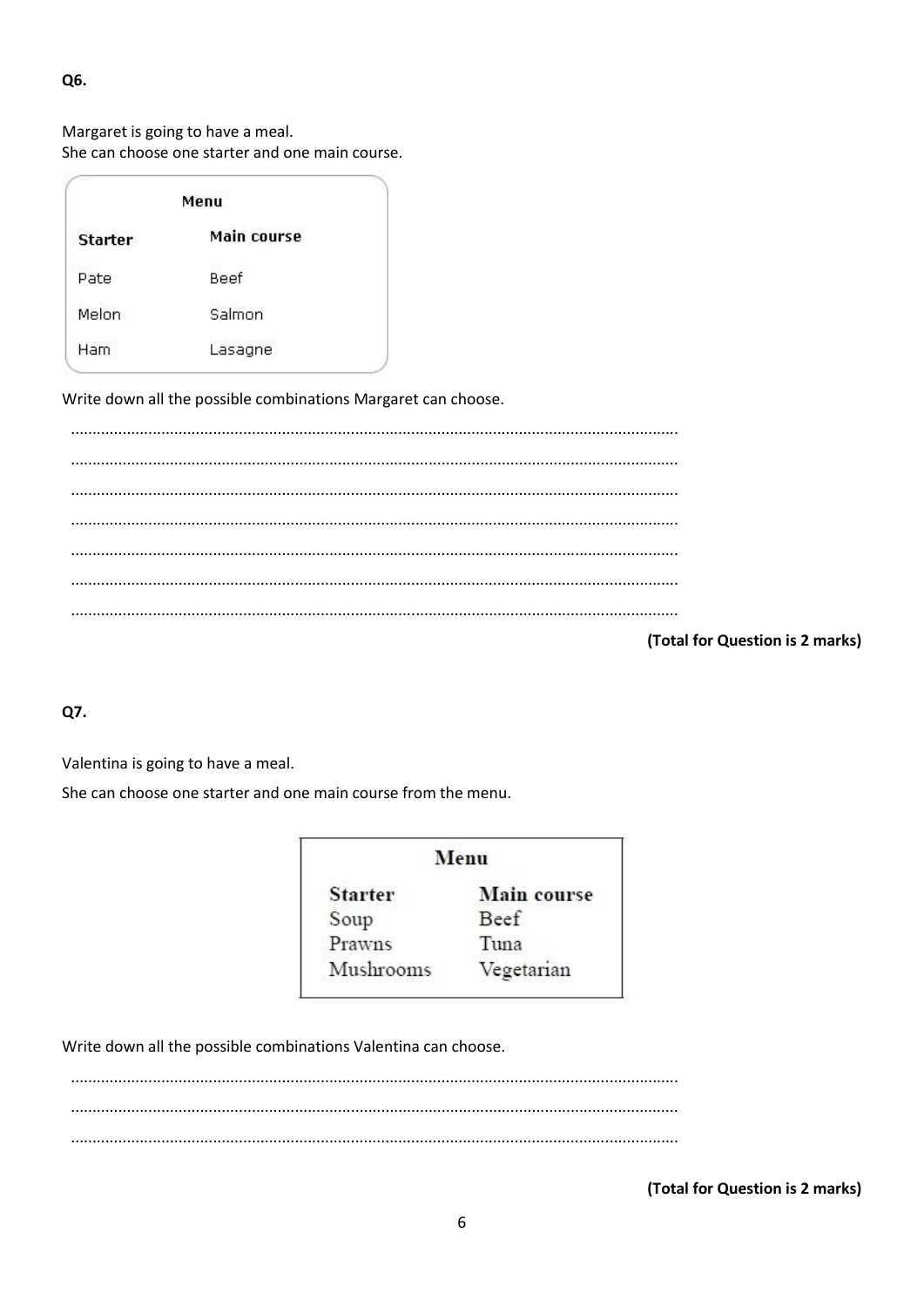There are 3 counters in a bag. One counter is red.

One counter is green.

One counter is blue. Mike takes at random a counter from the bag.

He puts the counter back in the bag. Then Ellie takes at random a counter from the bag. (a) Is Ellie more likely to take a blue counter from the bag than Mike?

You must explain your answer.



| (b) Write a list of all the possible combinations of the two counters that Mike and Ellie can take. |  |
|-----------------------------------------------------------------------------------------------------|--|
|                                                                                                     |  |
| (c) Eind the probability that Mike takes a blue counter and then Ellie takes a green counter        |  |

(c) Find the probability that Mike takes a blue counter and then Ellie takes a green counter.

..............................................................................................................................................

**(1)**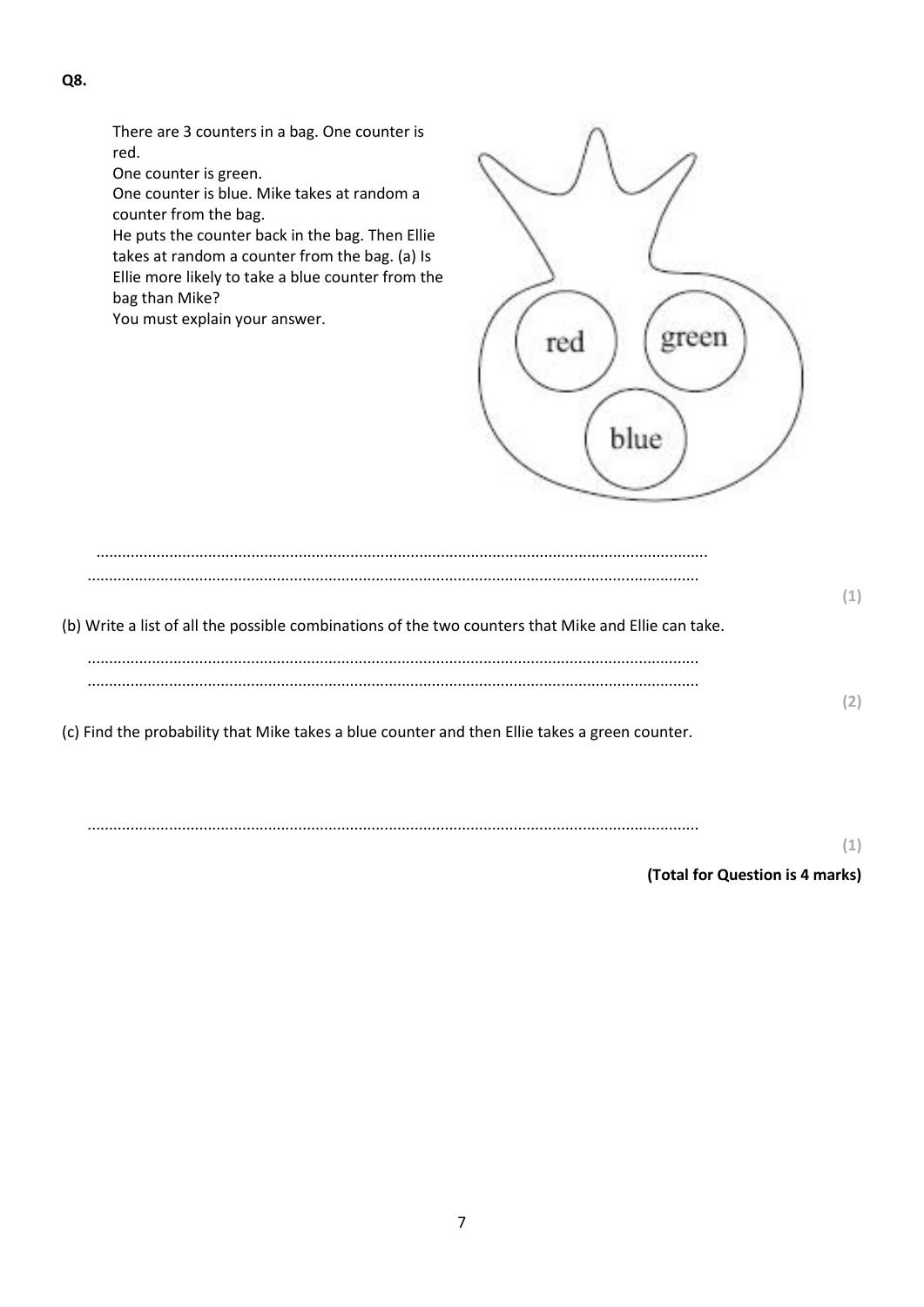# **Theoretical Probability**

**Q1.**

Here is a fair 6-sided spinner.



Jake is going to spin the spinner once. (a) Write down the probability that the spinner will land (i) on 4

| (ii) on a number greater than 10 |     |
|----------------------------------|-----|
|                                  |     |
|                                  | (2) |

Liz is going to spin the spinner 120 times.

(b) Work out an estimate for the number of times the spinner will land on 7

. . . . . . . . . . . . . . . . . . . . . .

**(2)**

**(Total for Question is 4 mark)**

**Q2.**

The probability that a biased dice will land on a five is 0.3

Megan is going to roll the dice 400 times.

Work out an estimate for the number of times the dice will land on a five.

..............................................................................................................................................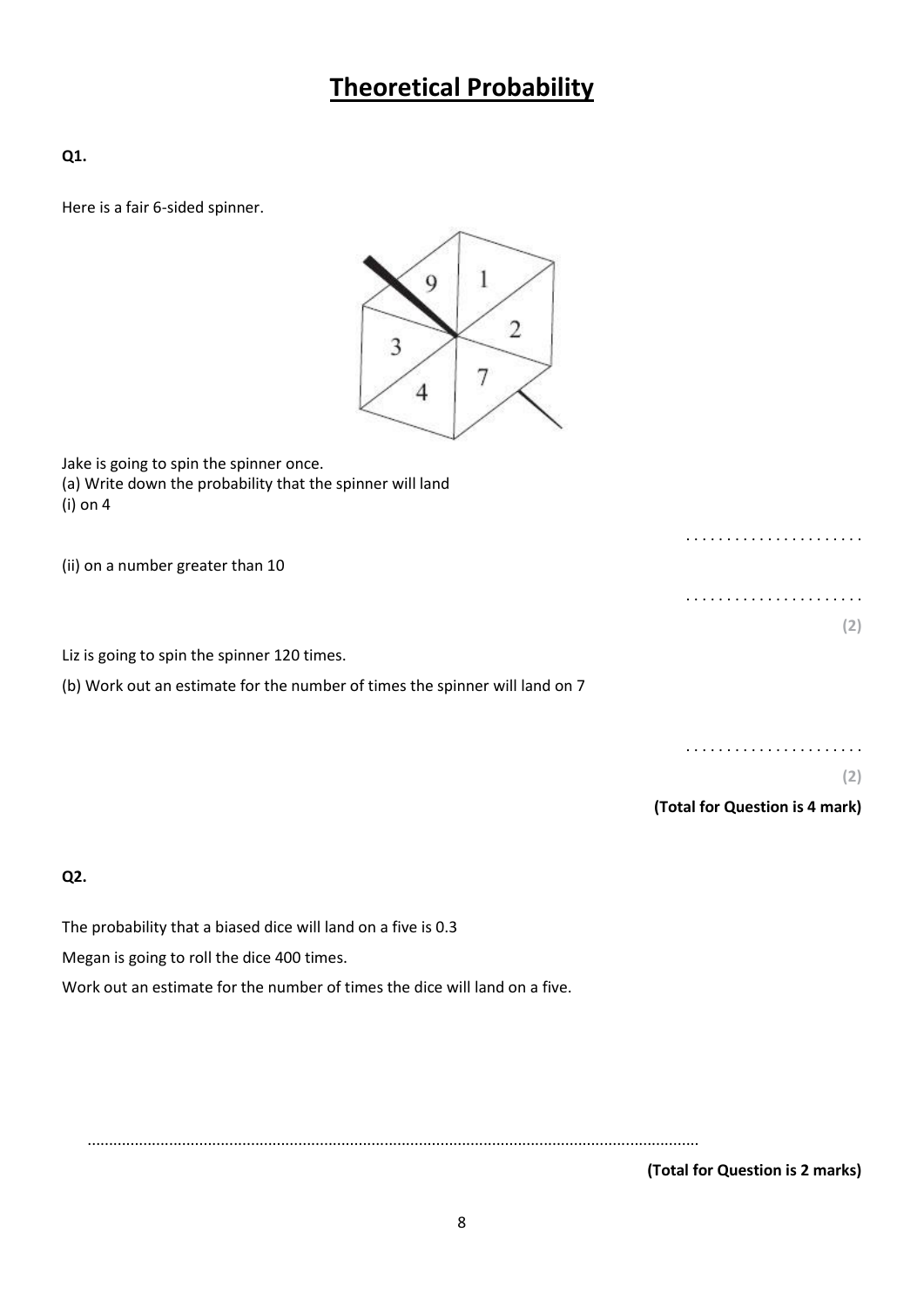#### **Q3.**

There are only red counters, blue counters, white counters and black counters in a bag.

The table shows the probability that a counter taken at random from the bag will be red or blue.

| Colour      | red | blue | white | black |
|-------------|-----|------|-------|-------|
| Probability | 0.2 | ∪.∪  |       |       |

The number of white counters in the bag is the same as the number of black counters in the bag.

Tania takes at random a counter from the bag.

(a) Work out the probability that Tania takes a white counter.

..............................................................................................................................................

#### There are 240 counters in the bag.

(b) Work out the number of red counters in the bag.

..............................................................................................................................................

#### **(2)**

**(2)**

#### **(Total for Question is 4 marks)**

#### **Q4.**

Here is a four sided spinner. The spinner is biased.



The table shows the probabilities that the spinner will land on 1 or on 3

| <b>Number</b> |     |     |  |
|---------------|-----|-----|--|
| Probability   | ◡.∠ | ◡.⊥ |  |

The probability that the spinner will land on 2 is the same as the probability that the spinner will land on 4

(a) Work out the probability that the spinner will land on 4

..............................................................................................................................................

Shunya is going to spin the spinner 200 times.

(b) Work out an estimate for the number of times the spinner will land on 3

..............................................................................................................................................

**(2)**

**(3)**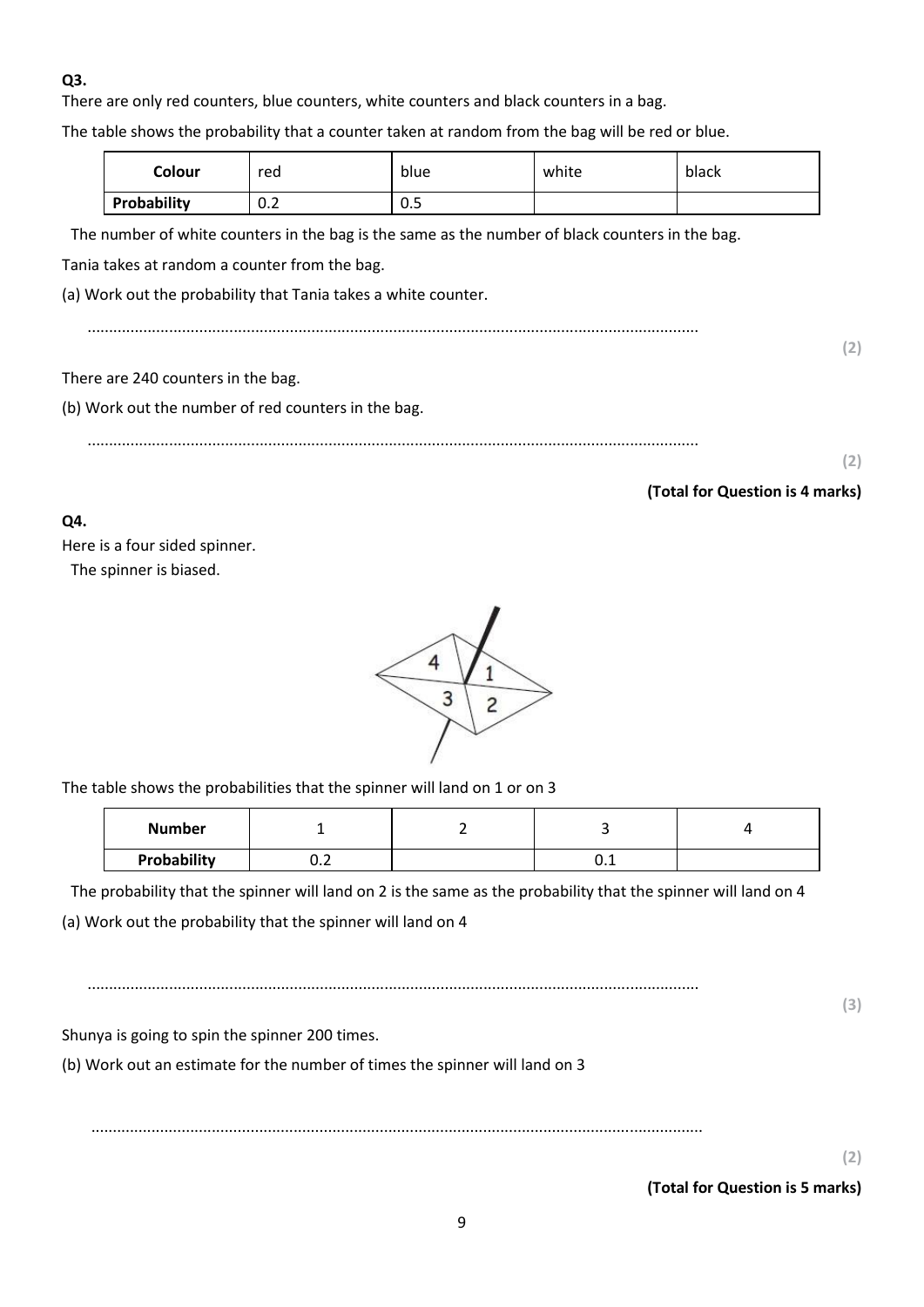#### **Q5.**

Jane has a packet of seeds. The probability that a seed will grow is 0.75

(a) What is the probability that a seed will **not** grow?

Jane plants 200 of these seeds.

(b) Estimate the number of the seeds that will grow.

...........................................................

...........................................................

**(2)**

**(1)**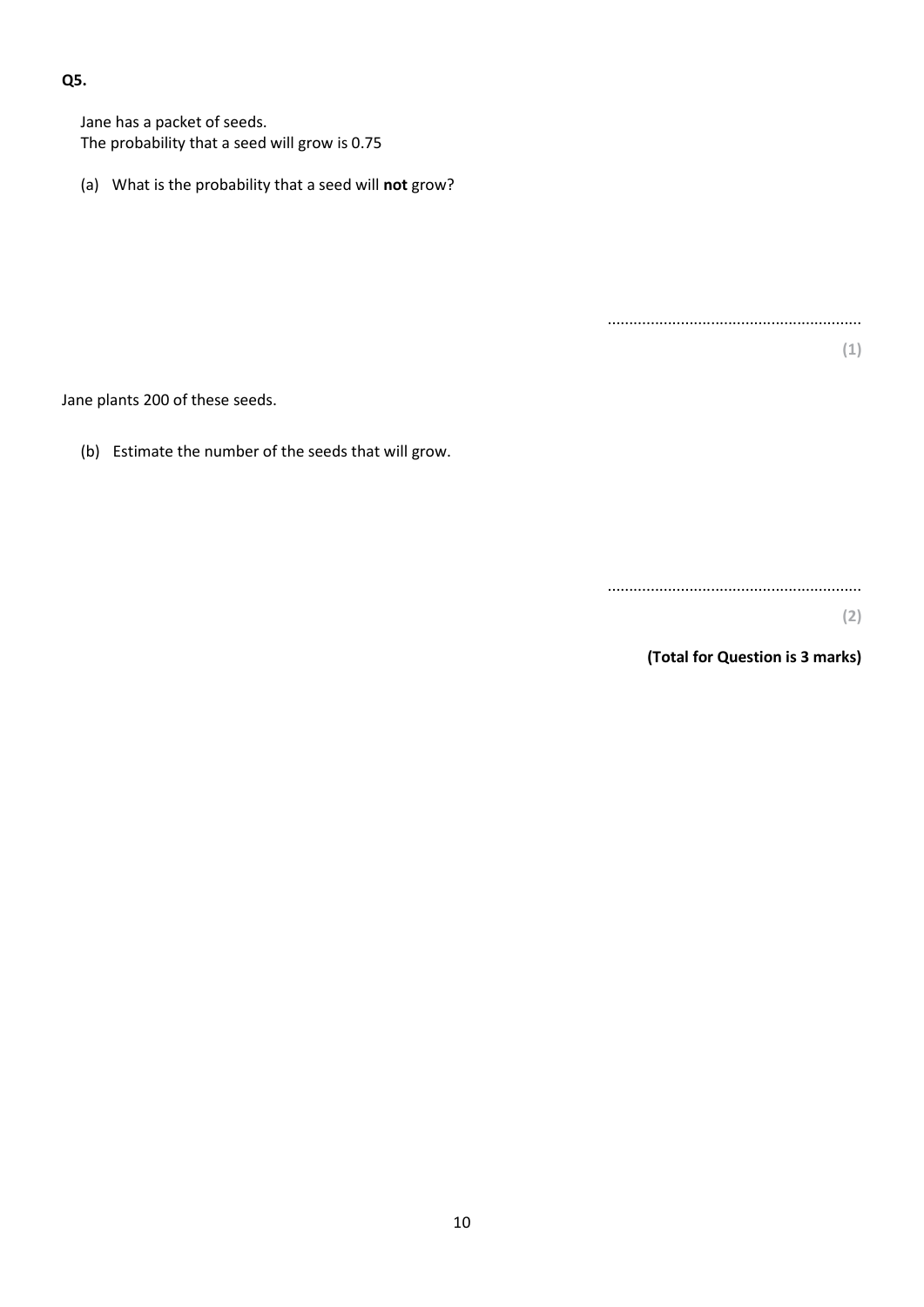#### **Q6.**

Lorna carries out a survey about the number of times customers go to a shop.

She asks at random 100 customers how many times they went to the shop last month.

The table shows Lorna's results.

| Number of times 0 |  |  |  | more than 6 |
|-------------------|--|--|--|-------------|
| Frequency         |  |  |  |             |

One of the 100 customers is chosen at random.

(a) What is the probability that this customer went to the shop 5 or more times?

........................................................... **(2)** Last month the shop had a total of 1500 customers. (b) Work out an estimate for the number of customers who went to the shop exactly 2 times last month. ........................................................... **(2)** The owner of a different shop is carrying out a survey on the ages of his customers. He records the ages of the first 10 customers in his shop after 9 am one morning. (c) This may **not** be a suitable sample. Give **two** reasons why. 1 ............................................................................................................................................. ............................................................................................................................................. 2 ............................................................................................................................................. .............................................................................................................................................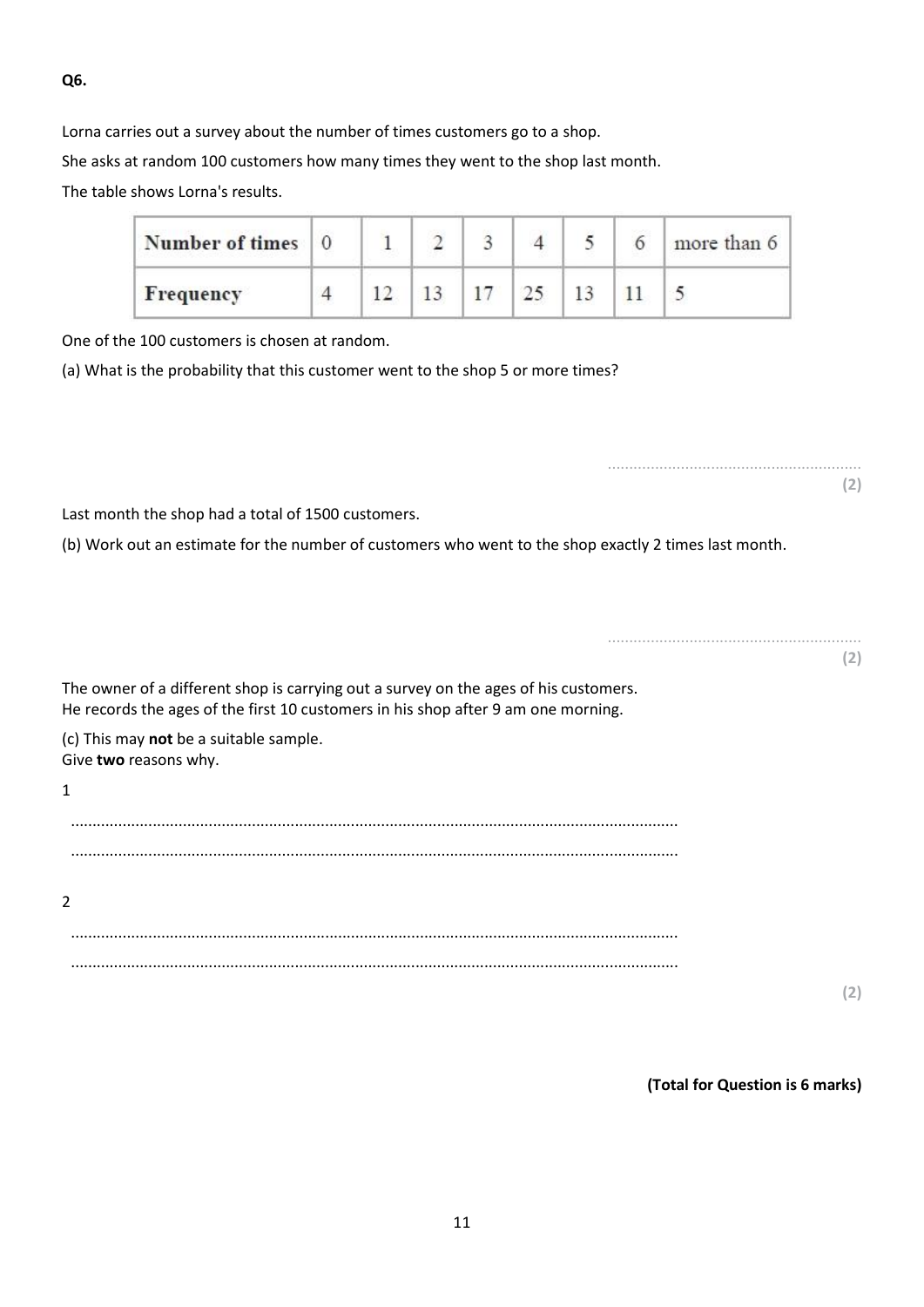#### **Q7.**

Hannah has a biased coin. She is going to throw the coin once. The probability of getting heads is 0.7

(a) Work out the probability of getting tails.

..............................................................................................................................................

**(2)**

Jamal is going to throw this coin 200 times.

(b) Work out an estimate for the number of heads Jamal will get.

..............................................................................................................................................

**(2)**

**(Total for Question is 4 marks)**

**Q8.**

Here is a four sided spinner. The spinner is biased.



The table shows the probabilities that the spinner will land on 1 or on 3

| Number      |  |  |
|-------------|--|--|
| Probability |  |  |

The probability that the spinner will land on 2 is the same as the probability that the spinner will land on 4 (a) Work out the probability that the spinner will land on 4

.............................................................................................................................................. Shunya is going to spin the spinner 200 times. (b) Work out an estimate for the number of times the spinner will land on 3 ..............................................................................................................................................

**(2)**

**(3)**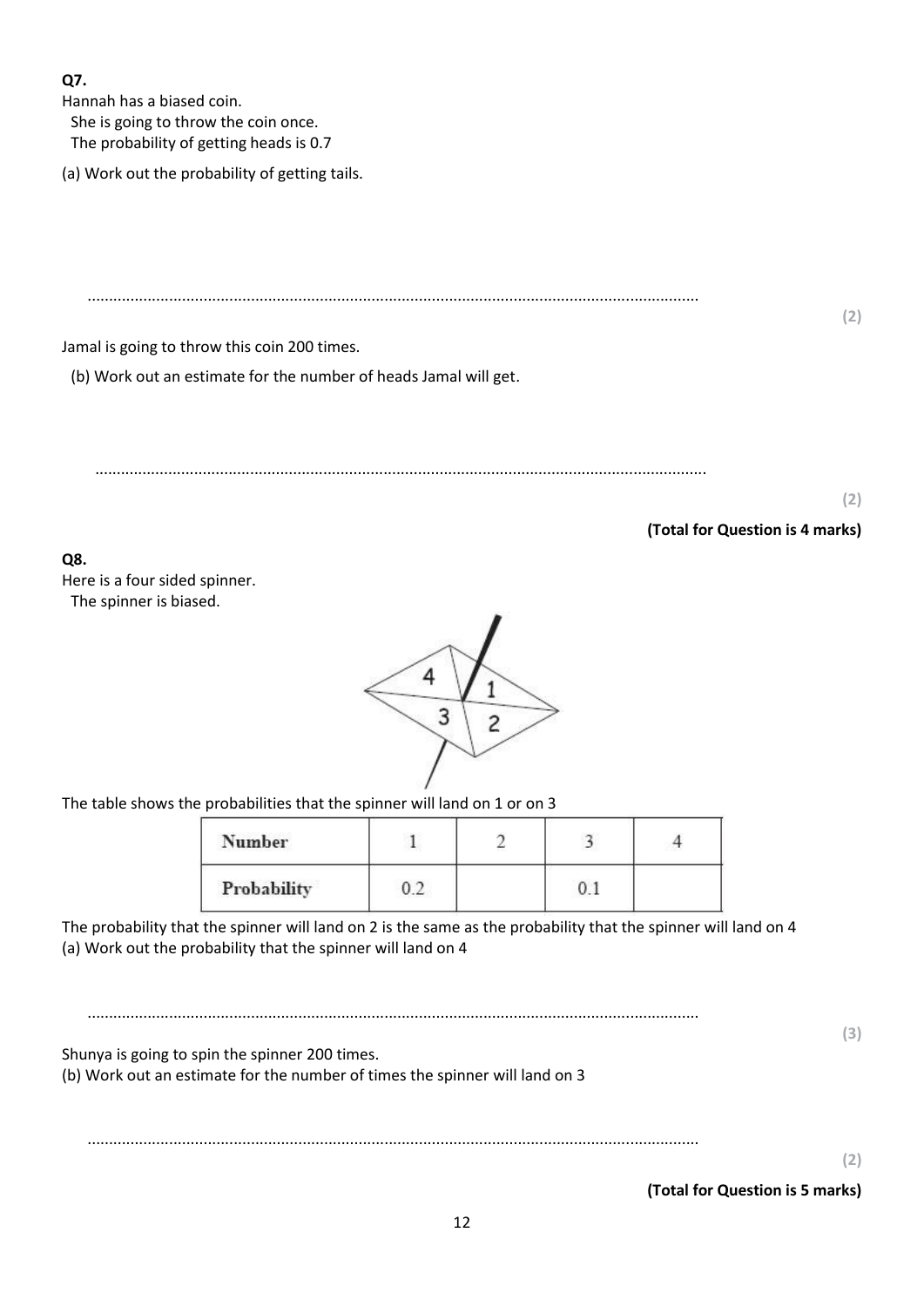### **Tree Diagrams**

1. The probability that Mark gets to work on time is  $\frac{7}{8}$  and the probability he leaves work on time is  $\frac{3}{5}$ 

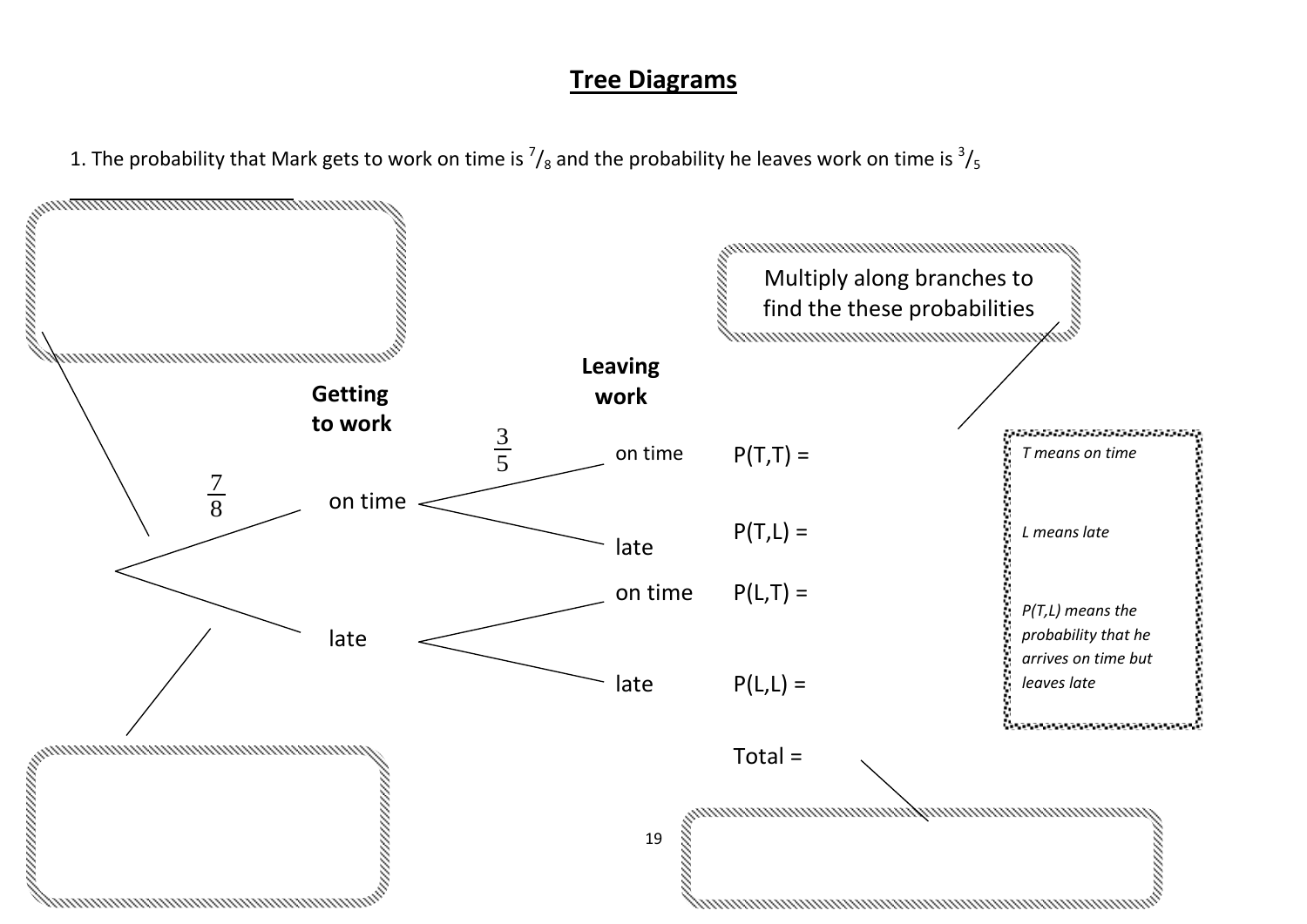1. The probability that Neil wins a game of chance is 0.4. He plays 2 games. Complete the tree diagram below.



2. Anna and Bill are set to fail their maths exam because they are not good attenders at school. On a particular day:

P(Anna attends school) = 0.6 P(Bill attends school) = 0.7 Complete the tree diagram below.



a. Neither is at school b. At least one of them is at school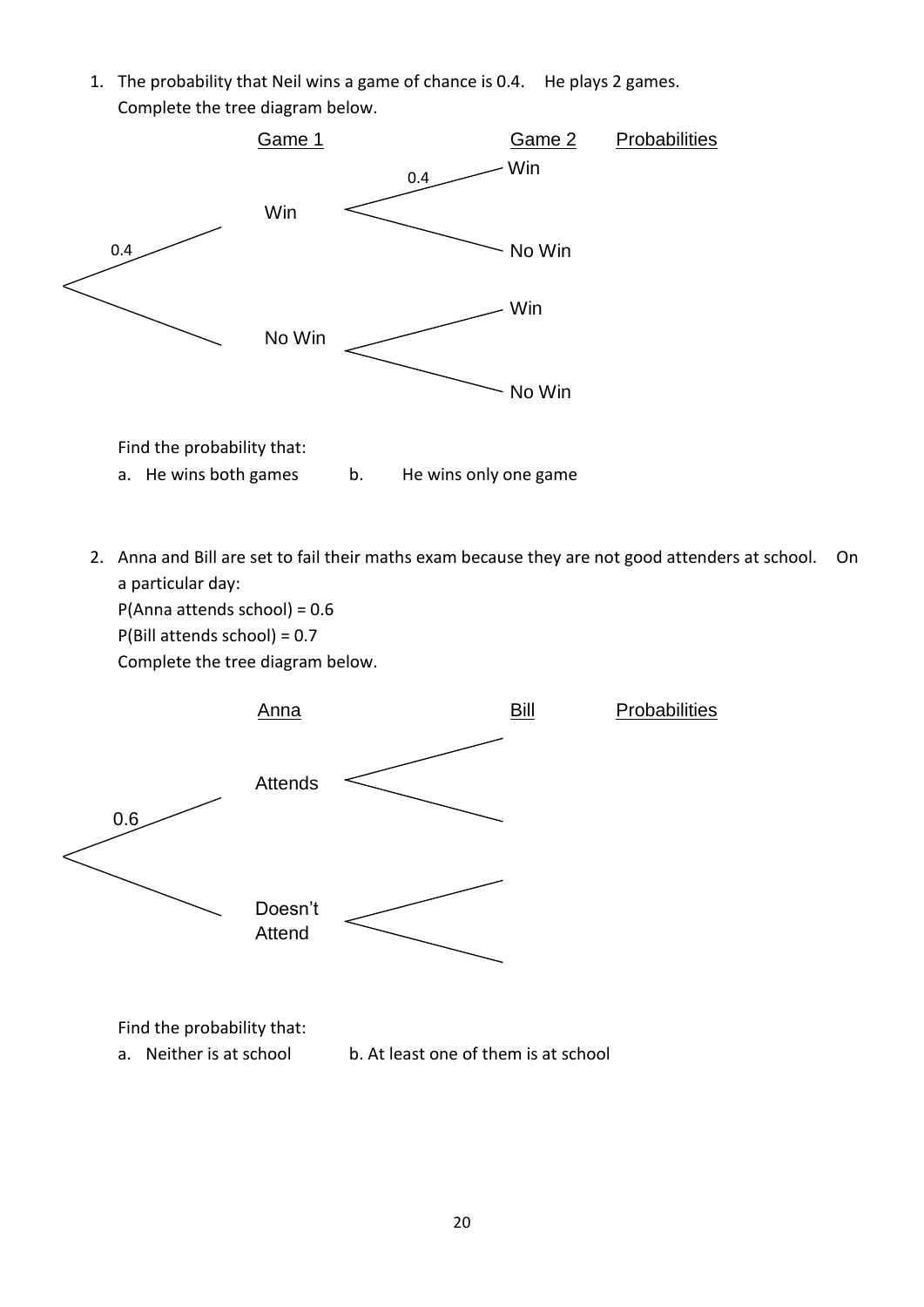3. There are 6 red and 3 white discs in a bag. A disc is drawn, then replaced and another disc is drawn.



Find the probability that:

- a. Both discs are the same colourb. At least one of the discs was red
- 4. Melanie is a sixth form student who has 2 classes with homework due on a Tuesday. The probability that she has her Maths homework is  $\frac{2}{5}$ The probability that she has her English homework is  $\frac{1}{1}$ Draw a probability tree diagram in the space below.

Maths English Probabilities

Use your diagram to find, P(No homework) and P(only one piece of homework)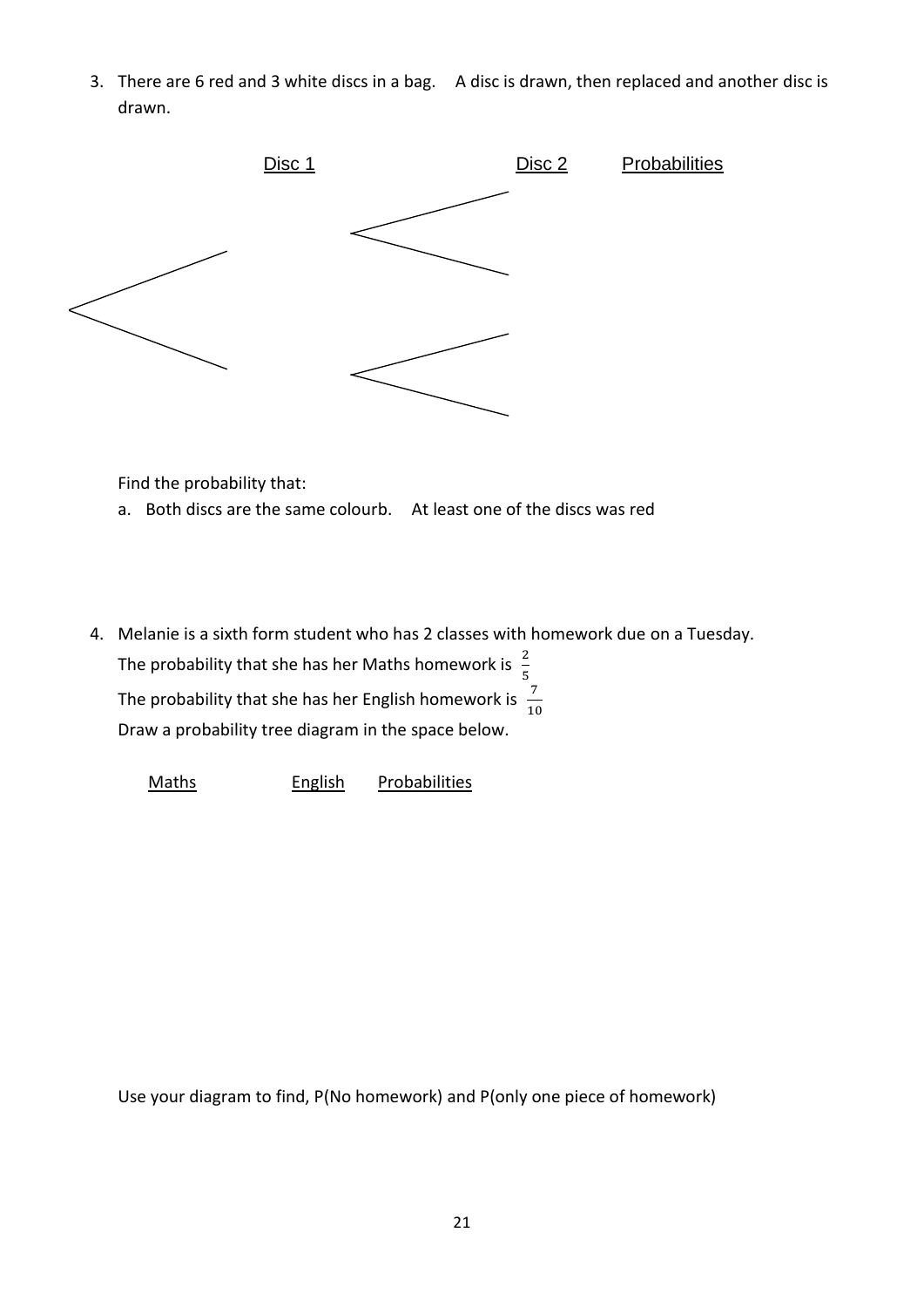**Q5.**

\*Shabeen has a biased coin. The probability that the coin will land on heads is 0.6

Shabeen is going to throw the coin 3 times.

She says the probability that the coin will land on tails 3 times is less than 0.1

Is Shabeen correct? You must show all your working.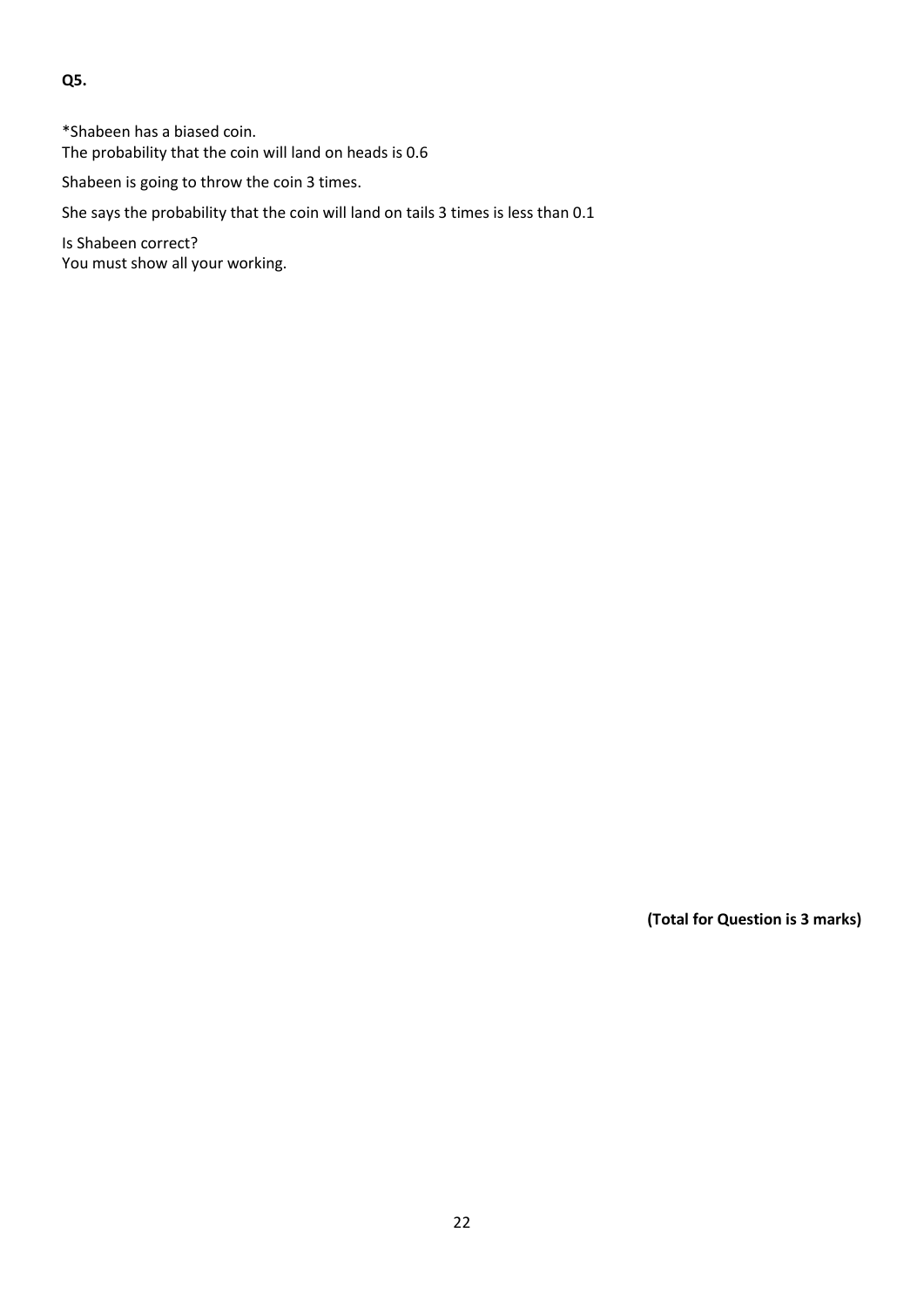Wendy goes to a fun fair. She has one go at Hoopla. She has one go on the Coconut shy.

The probability that she wins at Hoopla is 0.4 The probability that she wins on the Coconut shy is 0.3

(a) Complete the probability tree diagram.



**Q6.**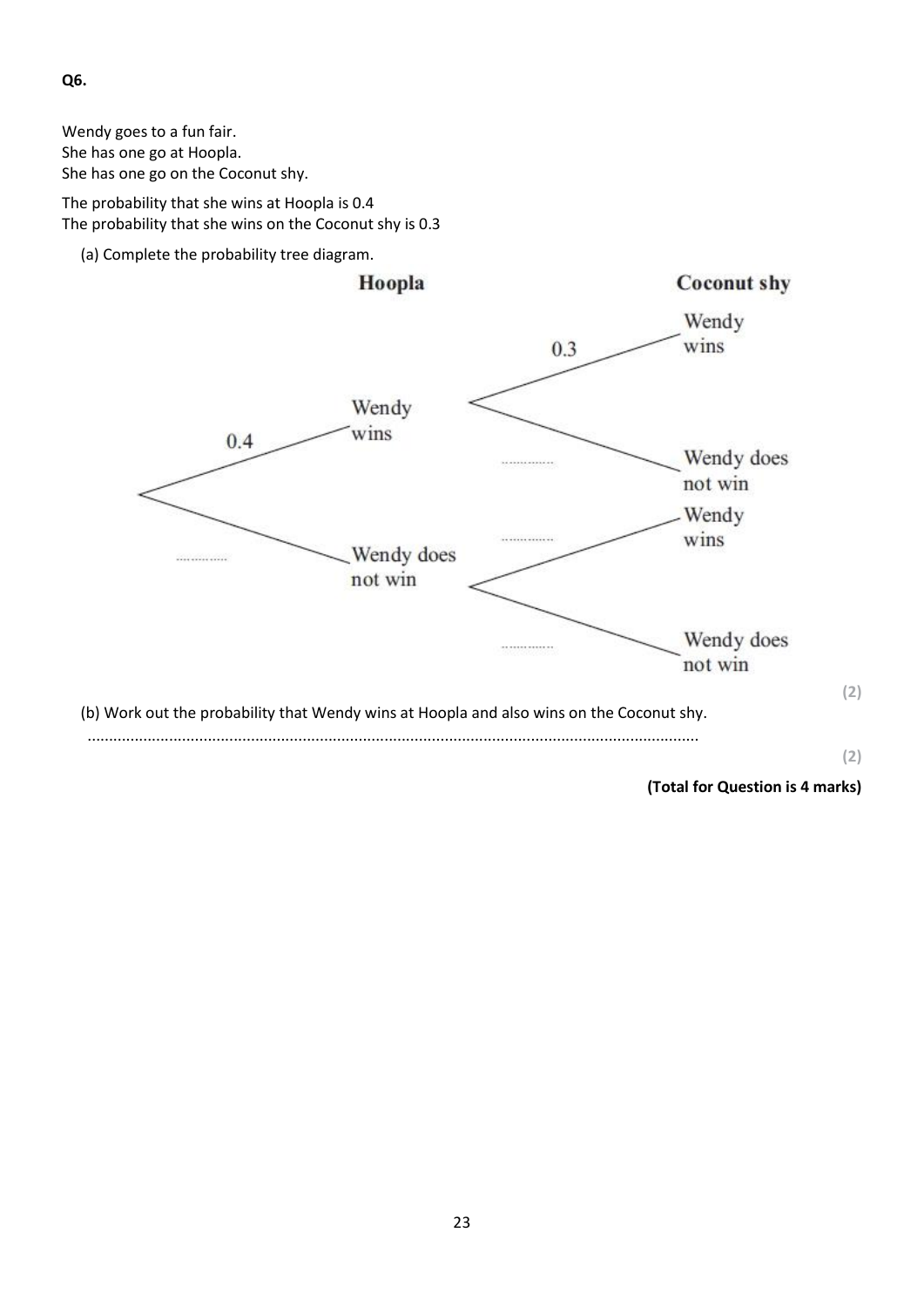#### **Q7.**

In a supermarket, the probability that John buys fruit is 0.7

In the same supermarket, the probability that John independently buys vegetables is 0.4

Work out the probability that John buys fruit or buys vegetables or buys both.

...........................................................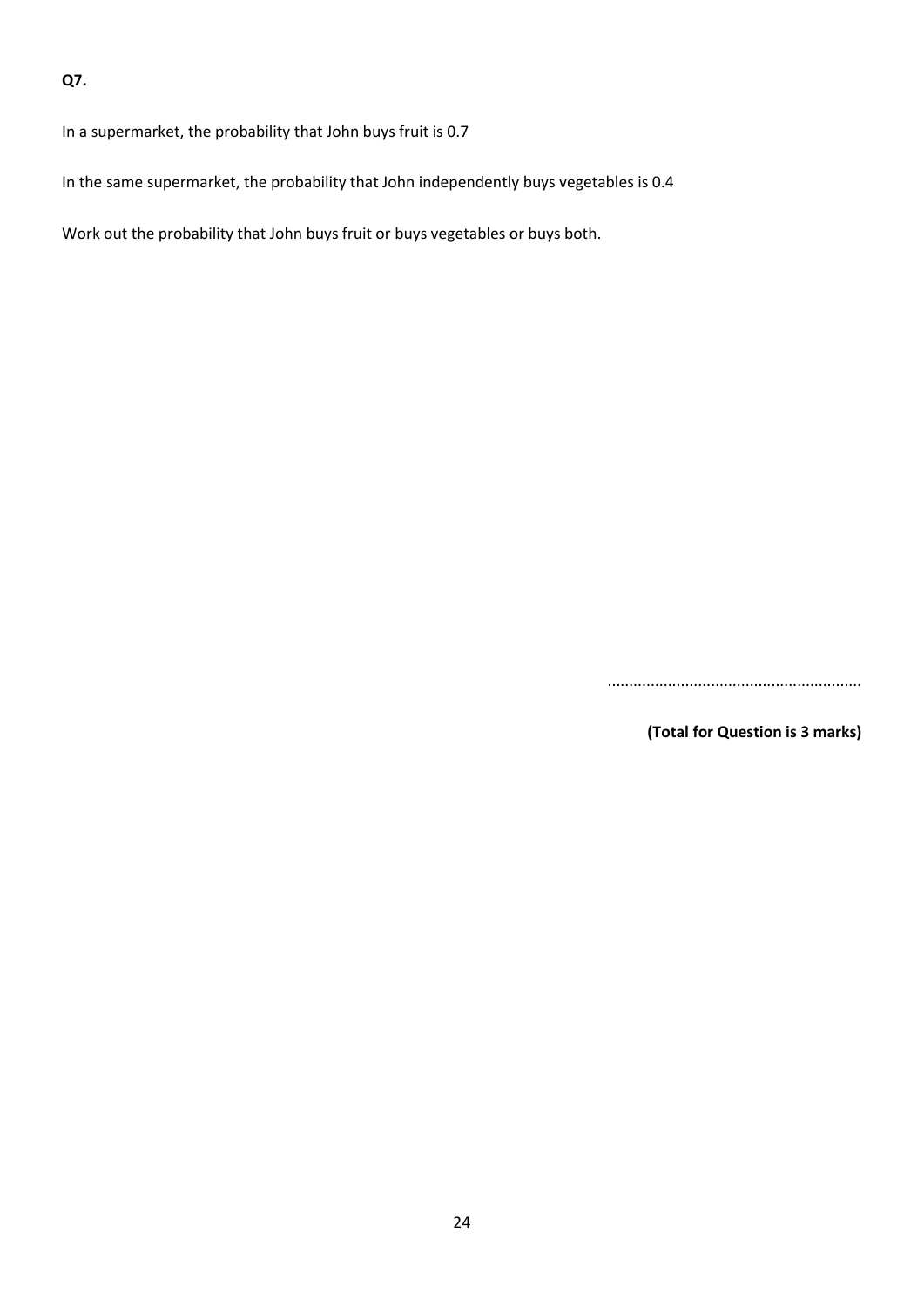**Q8.**

Yvonne has 10 tulip bulbs in a bag.

7 of the tulip bulbs will grow into red tulips.

3 of the tulip bulbs will grow into yellow tulips.

Yvonne takes at random two tulip bulbs from the bag. She plants the bulbs.

(a) Complete the probability tree diagram.



(b) Work out the probability that at least one of the bulbs will grow into a yellow tulip.

........................................................... **(3)**

**(Total for Question is 5 marks)**

**(2)**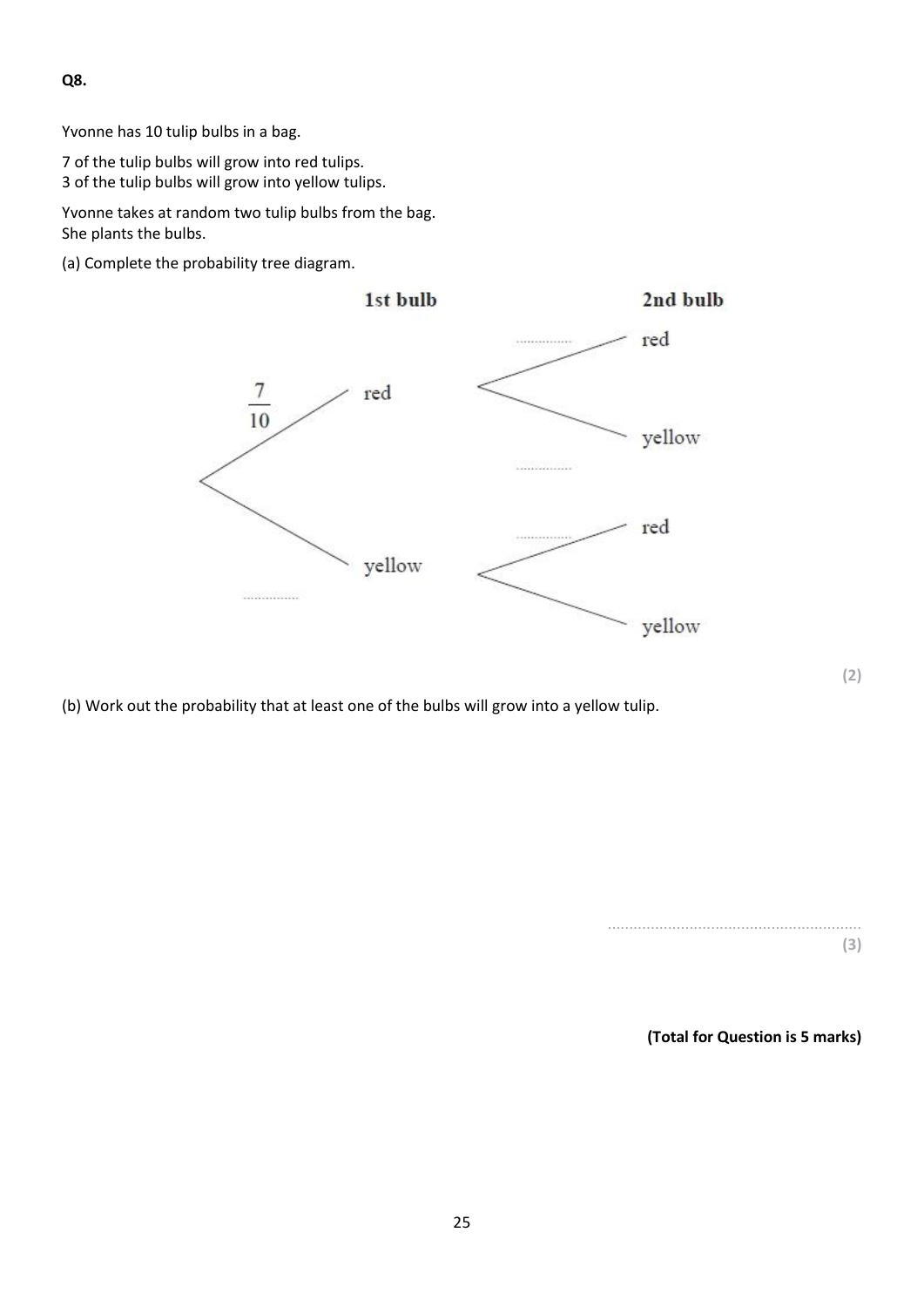**Q9.**

There are three different types of sandwiches on a shelf.

There are

4 egg sandwiches, 5 cheese sandwiches and 2 ham sandwiches.

Erin takes at random 2 of these sandwiches.

Work out the probability that she takes 2 different types of sandwiches.

..............................................................................................................................................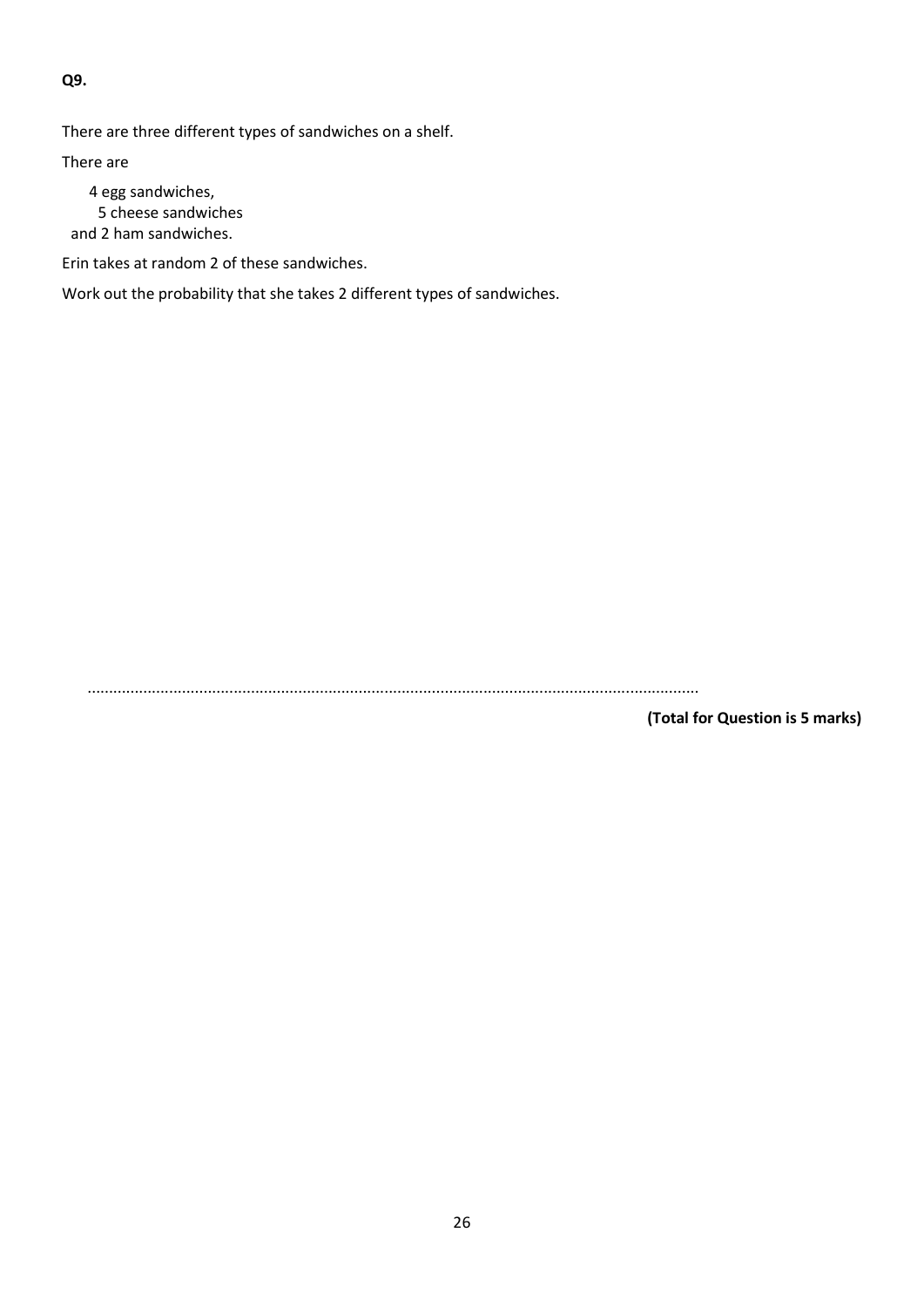#### **Q10.**

Carolyn has 20 biscuits in a tin.

She has

12 plain biscuits 5 chocolate biscuits 3 ginger biscuits

Carolyn takes at random two biscuits from the tin.

Work out the probability that the two biscuits were **not** the same type.

..............................................................................................................................................

**(Total for Question is 4 marks)**

**Q11.**

Fiza has 10 coins in a bag. There are three £1 coins and seven 50 pence coins.

Fiza takes at random, 3 coins from the bag.

Work out the probability that she takes exactly £2.50

..............................................................................................................................................